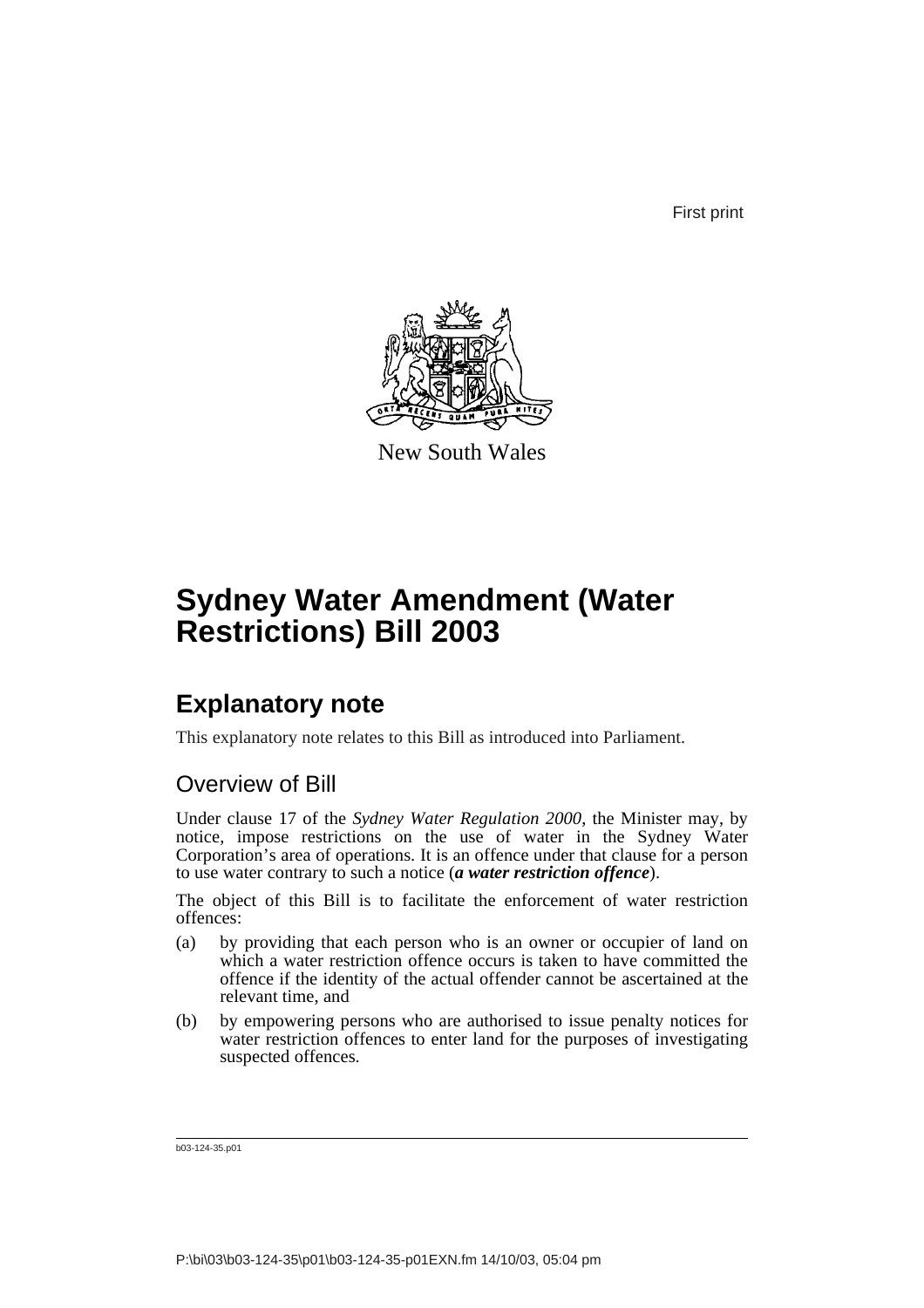Explanatory note

## Outline of provisions

**Clause 1** sets out the name (also called the short title) of the proposed Act.

**Clause 2** provides for the commencement of the proposed Act on a day or days to be appointed by proclamation.

**Clause 3** is a formal provision that gives effect to the amendments to the *Sydney Water Act 1994* set out in Schedule 1.

**Clause 4** is a formal provision that gives effect to the amendments to the *Land and Environment Court Act 1979* and the *Sydney Water Regulation 2000* set out in Schedule 2.

## **Schedule 1 Amendment of Sydney Water Act 1994**

**Schedule 1** [1] increases the maximum penalty for an offence against section 48 of the Act (which essentially deals with the theft of water) from 100 penalty units (or 200 penalty units in the case of a corporation) to 200 penalty units (or 400 penalty units in the case of a corporation).

**Schedule 1 [3]** provides that proceedings for offences against the Act and the regulations are to be disposed of summarily before the Land and Environment Court instead of the Supreme Court. **Schedule 1 [2]** is an amendment by way of statute law revision.

**Schedule 1 [4]** inserts a new Division 6A into Part 6 of the Act that deals with the enforcement of water restriction offences and related matters. Under proposed section 53B, if a water restriction offence occurs on any land but the identity of the person who committed the offence cannot be ascertained by the authorised person who witnessed the offence, each person who was an owner or occupier of the land at the relevant time is taken to be guilty of the offence.

Exceptions are provided to the presumption of liability that is created under proposed section 53B. For example, a person who was an owner of the land on which the offence occurs will not be liable if the person provides a statutory declaration stating the name and address of the person who committed the offence or who was an occupier of the land at the relevant time. Similarly, an occupier will not be liable if the occupier provides the name and address of the person who committed the offence.

Proposed section 53D empowers an authorised person to enter any land if the authorised person suspects that a water restriction offence is being committed on the land. An authorised person is not authorised to enter any dwelling or other enclosed structure on the land or to use any force to enter land.

Explanatory note page 2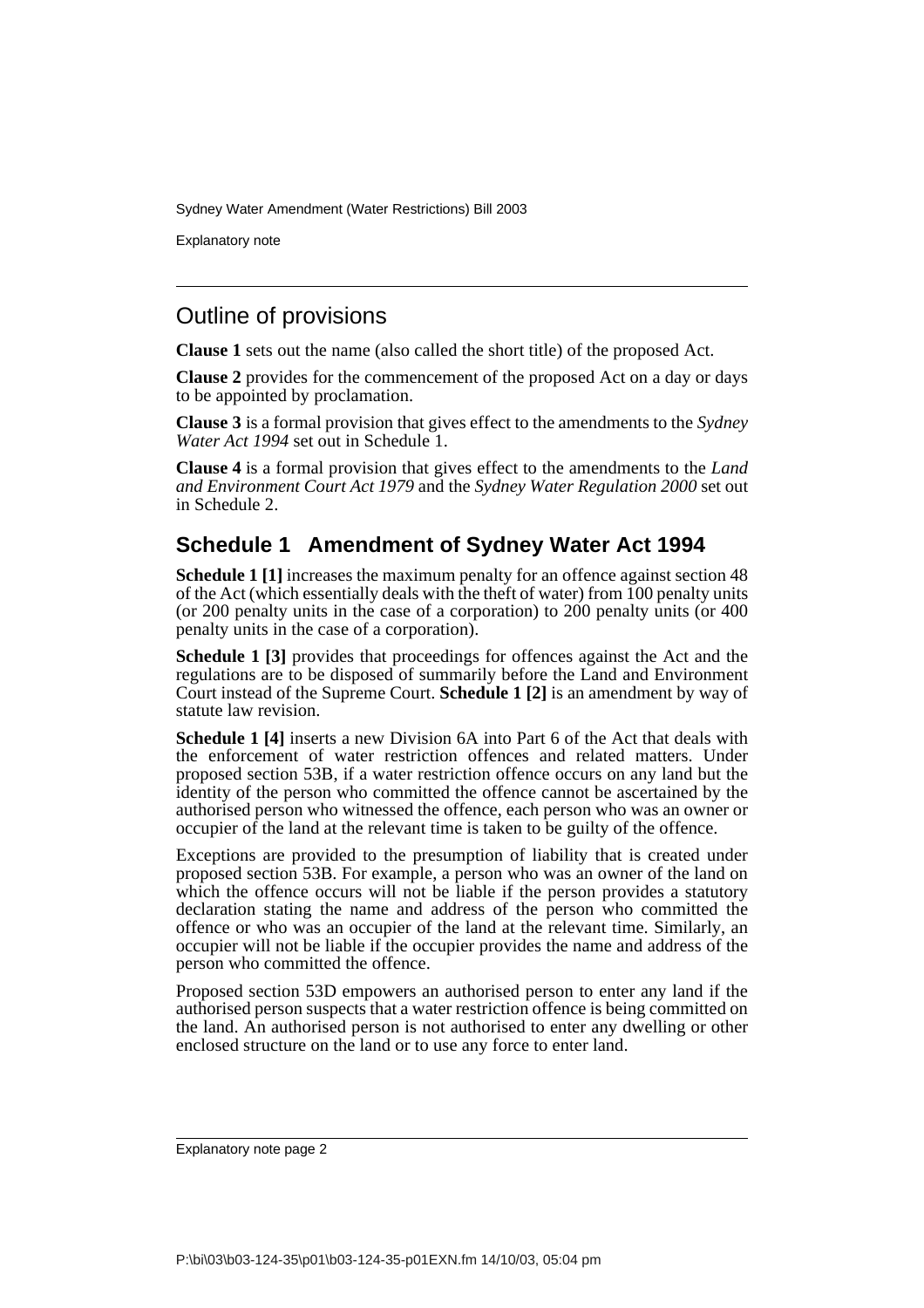Explanatory note

Proposed section 53A contains definitions for the purposes of the new Division and proposed section 53C deals with evidentiary matters.

### **Schedule 2 Amendment of other legislation**

**Schedule 2.1** amends the *Land and Environment Court Act 1979* to confer jurisdiction on the Land and Environment Court to hear and dispose of offences against the *Sydney Water Act 1994* and the regulations under that Act.

**Schedule 2.2 [1] and [3]** amend the *Sydney Water Regulation 2000* to provide that an offence against section 48 of the *Sydney Water Act 1994* may be dealt with by way of a penalty notice issued under section 50 of that Act. Water restriction offences are already prescribed as penalty notice offences. **Schedule 2.2** [2] deletes a provision as a consequence of the repeal of the *Justices Act 1902*.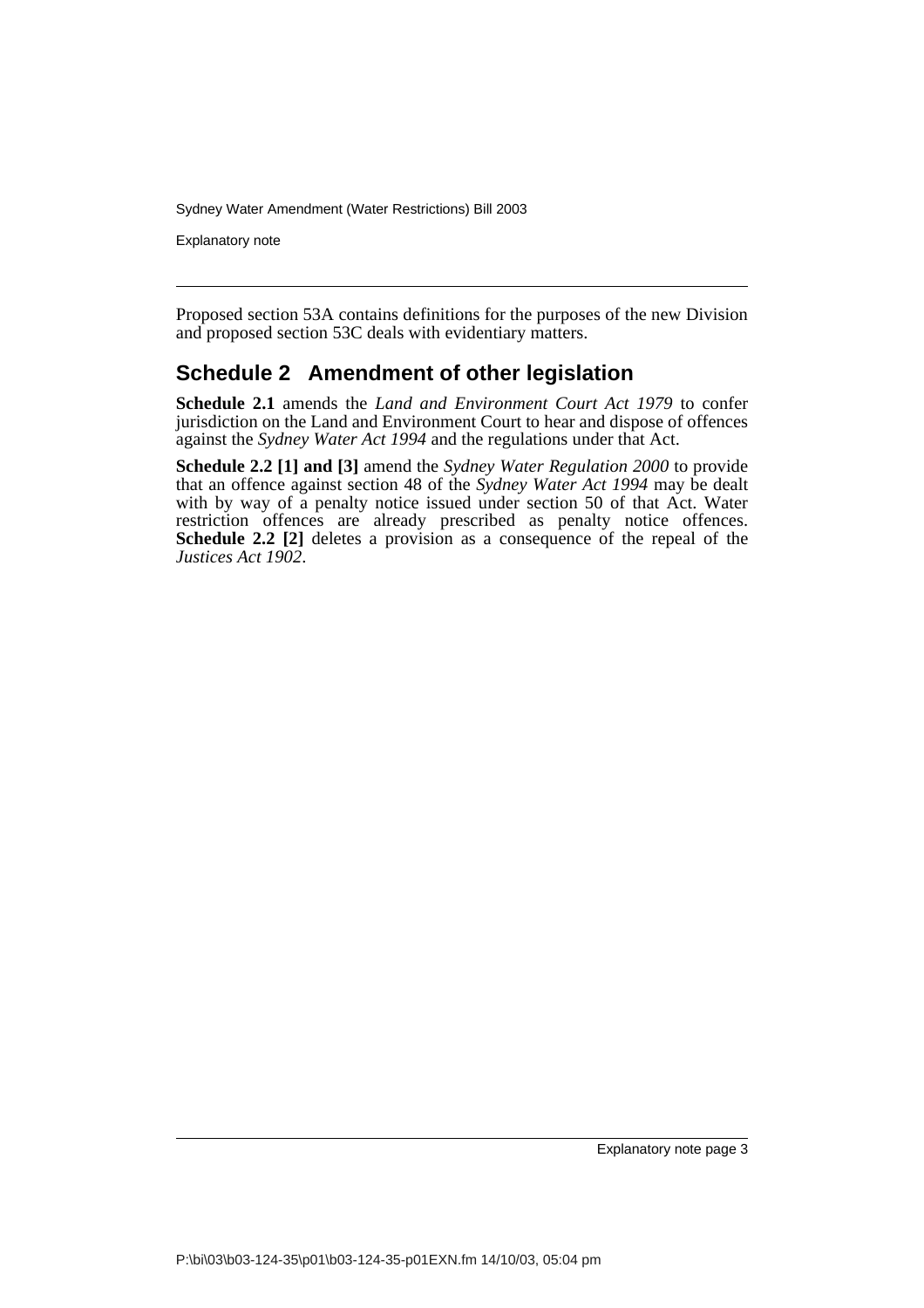Explanatory note

Explanatory note page 4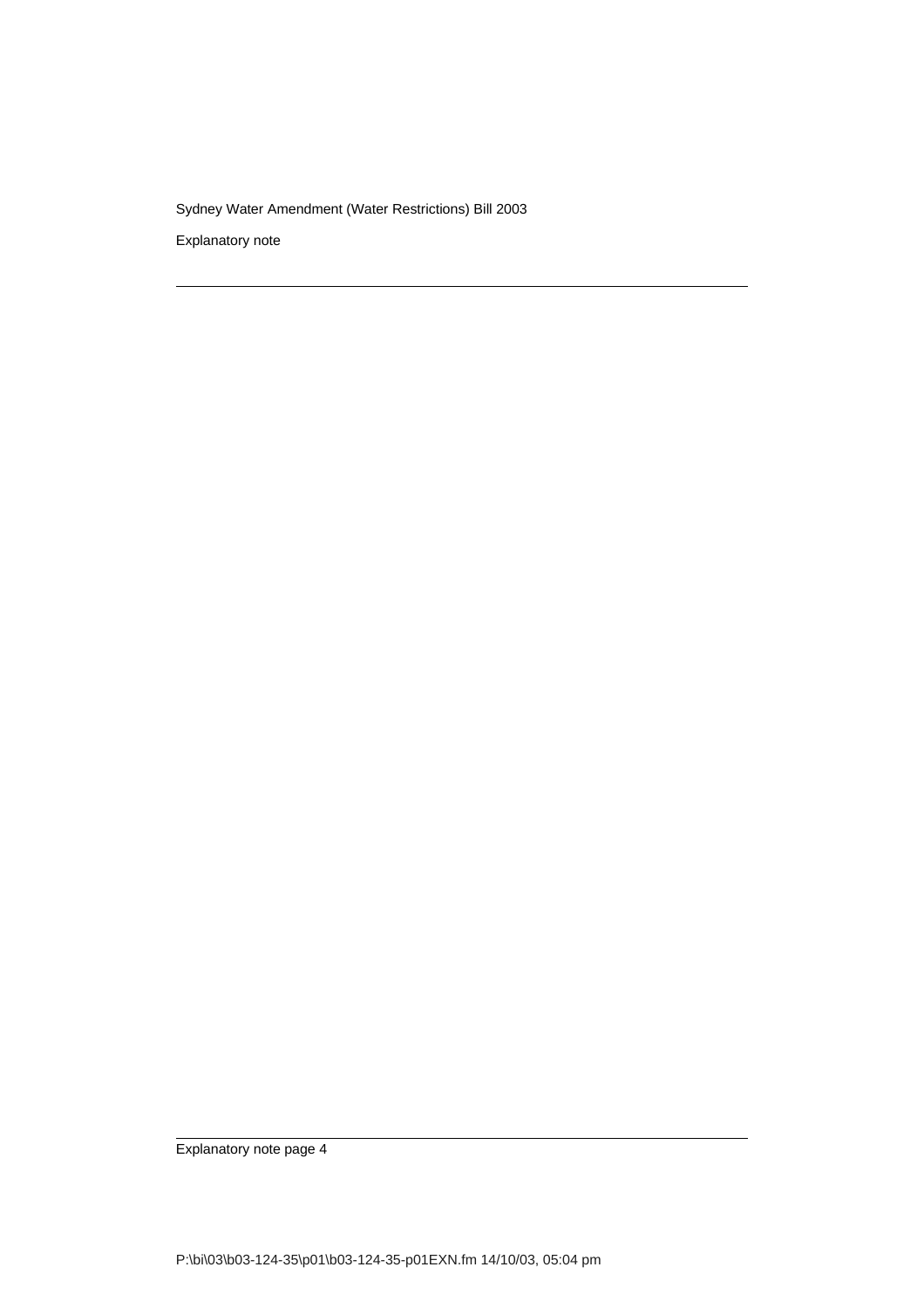First print



New South Wales

# **Sydney Water Amendment (Water Restrictions) Bill 2003**

## **Contents**

|            |                                          | Page |
|------------|------------------------------------------|------|
|            | Name of Act                              |      |
|            | Commencement                             |      |
| 3          | Amendment of Sydney Water Act 1994 No 88 |      |
| 4          | Amendment of other legislation           |      |
| Schedule 1 | Amendment of Sydney Water Act 1994       |      |
| Schedule 2 | Amendment of other legislation           |      |
|            |                                          |      |

b03-124-35.p01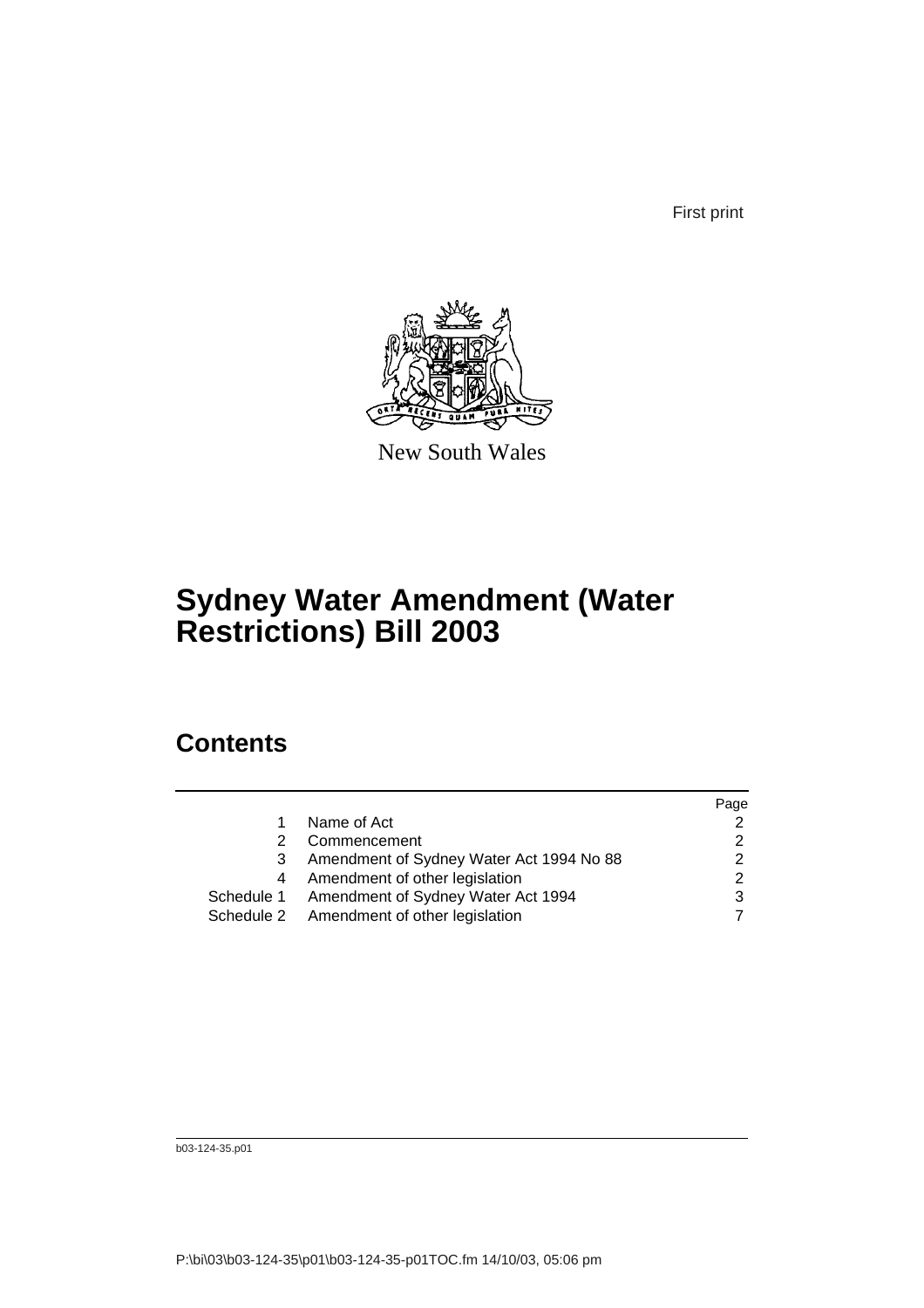**Contents** 

Page

Contents page 2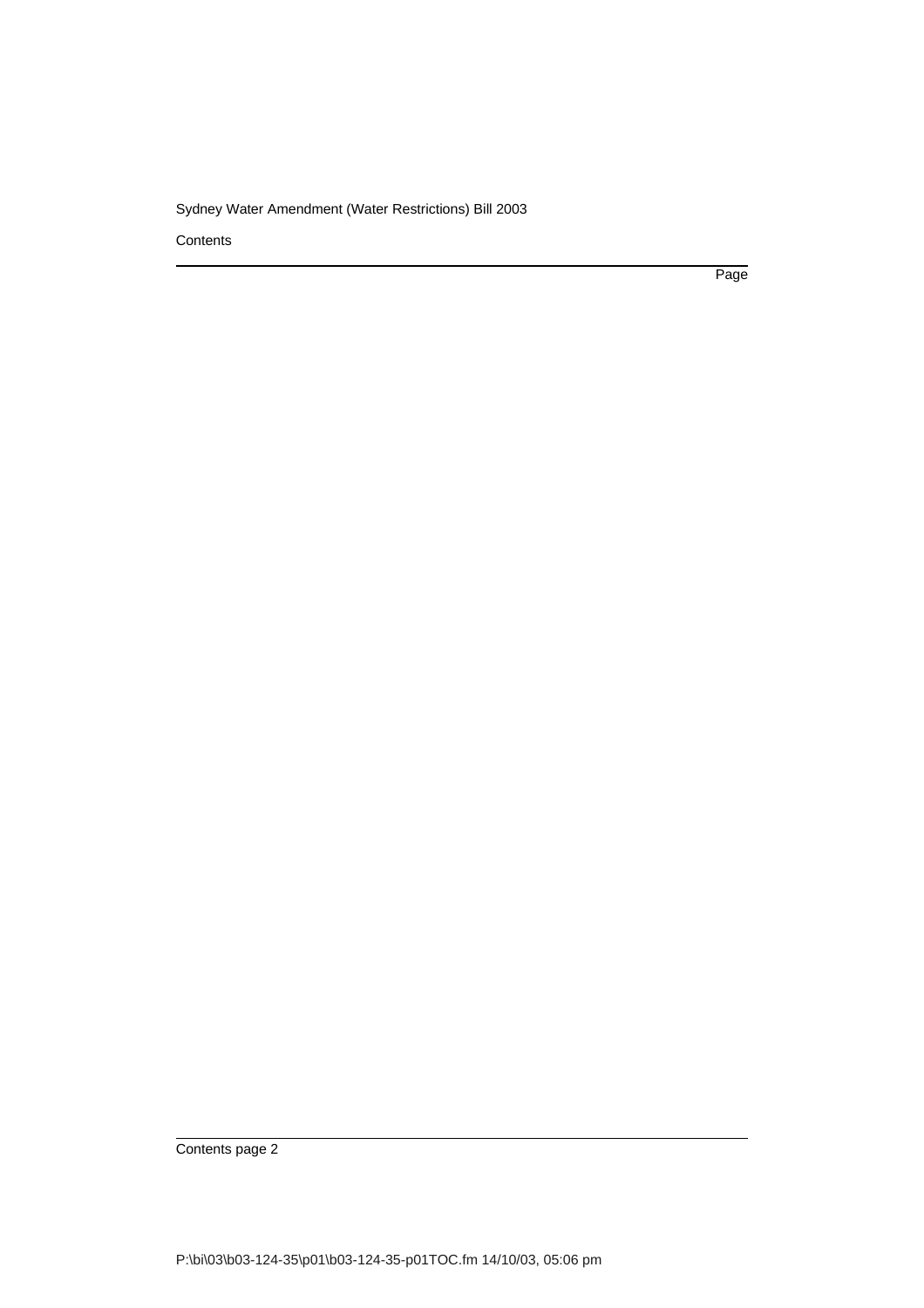

New South Wales

# **Sydney Water Amendment (Water Restrictions) Bill 2003**

No , 2003

### **A Bill for**

An Act to amend the *Sydney Water Act 1994* to make further provision with respect to the enforcement of water restriction offences; and for other purposes.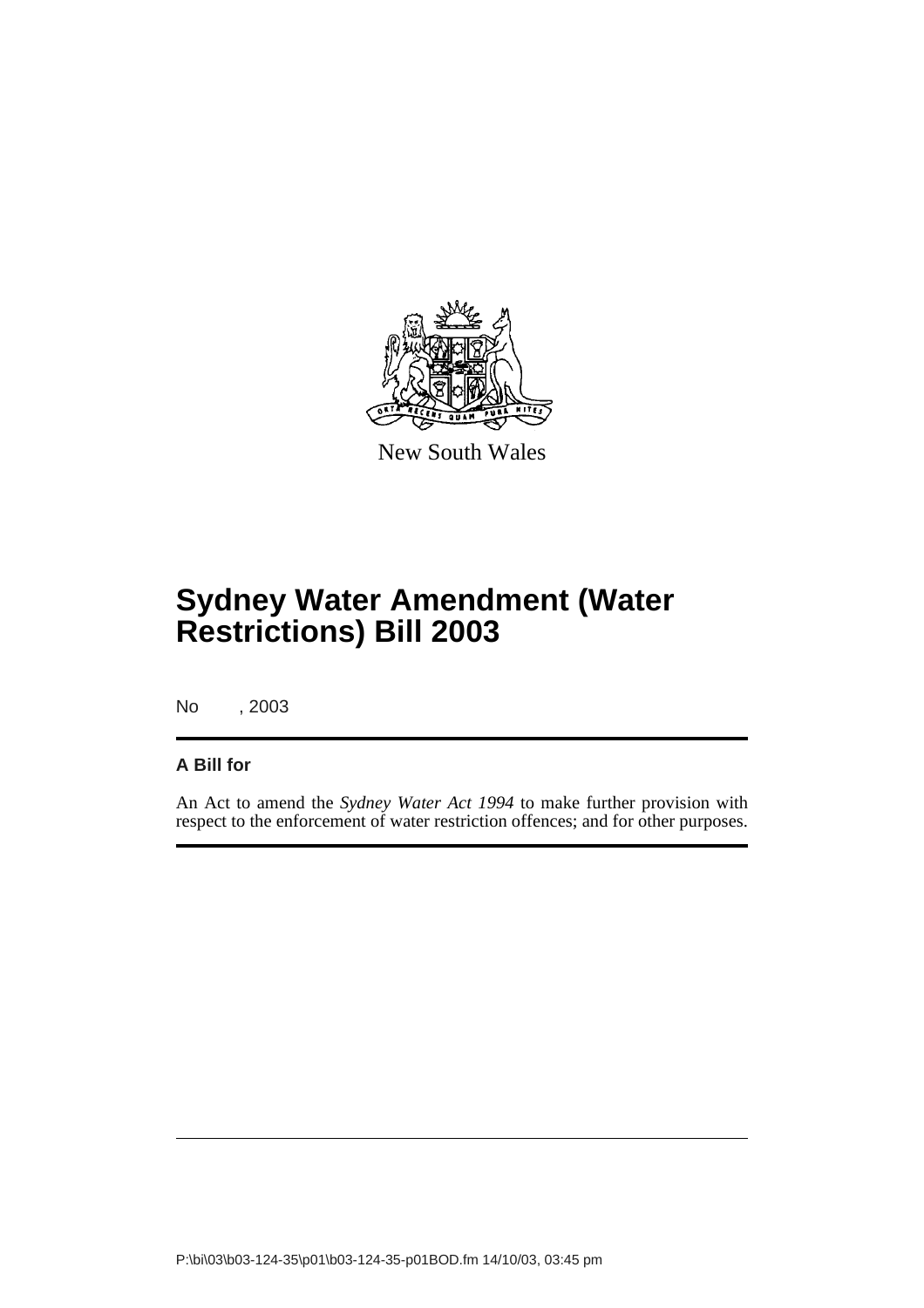<span id="page-7-3"></span><span id="page-7-2"></span><span id="page-7-1"></span><span id="page-7-0"></span>

|              | The Legislature of New South Wales enacts:                                                 | 1                   |
|--------------|--------------------------------------------------------------------------------------------|---------------------|
| 1            | Name of Act                                                                                | 2                   |
|              | This Act is the Sydney Water Amendment (Water Restrictions) Act<br>2003.                   | 3<br>$\overline{4}$ |
| $\mathbf{2}$ | <b>Commencement</b>                                                                        | 5                   |
|              | This Act commences on a day or days to be appointed by<br>proclamation.                    | 6<br>$\overline{7}$ |
| 3            | Amendment of Sydney Water Act 1994 No 88                                                   | 8                   |
|              | The Sydney Water Act 1994 is amended as set out in Schedule 1.                             | 9                   |
| 4            | Amendment of other legislation                                                             | 10                  |
|              | The Act and regulation specified in Schedule 2 are amended as set<br>out in that Schedule. | 11<br>12            |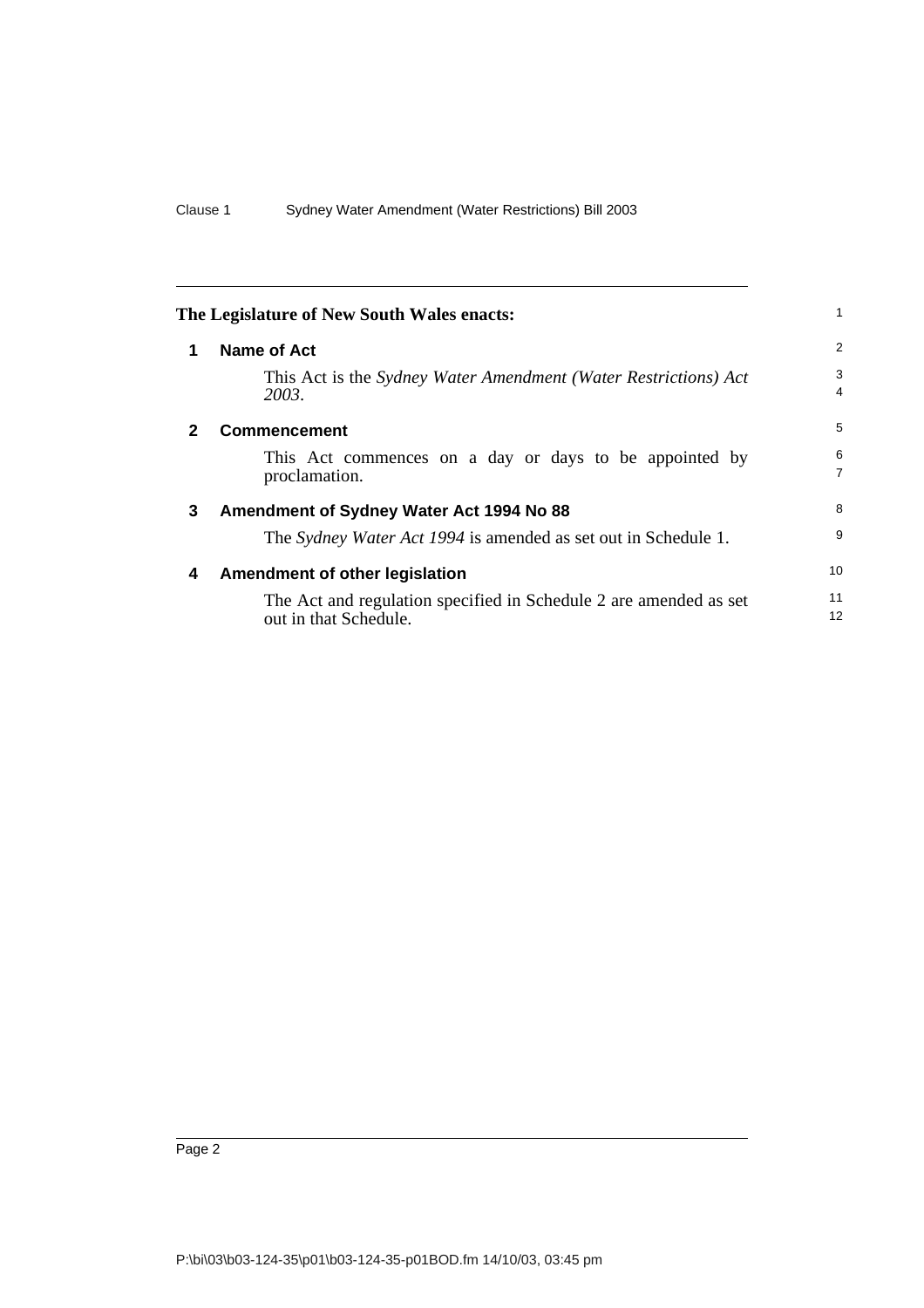Amendment of Sydney Water Act 1994 **Schedule 1** Schedule 1

<span id="page-8-0"></span>

|       | Schedule 1 Amendment of Sydney Water Act 1994<br>(Section 3)                                                                                                                        | $\mathbf{1}$<br>2 |  |
|-------|-------------------------------------------------------------------------------------------------------------------------------------------------------------------------------------|-------------------|--|
| $[1]$ | Section 48 Illegal diversion of water                                                                                                                                               | 3                 |  |
|       | Omit the penalty at the end of the section. Insert instead:                                                                                                                         | $\overline{4}$    |  |
|       | Maximum penalty: 200 penalty units (or 400 penalty units in<br>the case of a corporation).                                                                                          | 5<br>6            |  |
| $[2]$ | Section 53 Disposal of proceedings for offences                                                                                                                                     | $\overline{7}$    |  |
|       | Omit "constituted by a Magistrate sitting alone" from section 53 (1) (a).                                                                                                           | 8                 |  |
| $[3]$ | Section 53 (1) (b) and (3)                                                                                                                                                          | 9                 |  |
|       | Omit "Supreme Court" wherever occurring.                                                                                                                                            | 10                |  |
|       | Insert instead "Land and Environment Court".                                                                                                                                        |                   |  |
| [4]   | Part 6, Division 6A                                                                                                                                                                 | 12                |  |
|       | Insert after Division 6:                                                                                                                                                            | 13                |  |
|       | <b>Division 6A</b><br>Special provisions relating to water<br>restriction offences                                                                                                  | 14<br>15          |  |
|       | 53A<br><b>Definitions</b>                                                                                                                                                           | 16                |  |
|       | In this Division:                                                                                                                                                                   | 17                |  |
|       | <i>authorised person</i> has the same meaning as in section 50.                                                                                                                     | 18                |  |
|       | <i>occupier</i> of land includes any person occupying the land<br>under a lease.                                                                                                    | 19<br>20          |  |
|       | <i>penalty notice</i> means a penalty notice under section 50.                                                                                                                      | 21                |  |
|       | <i>relevant time</i> , in relation to a water restriction offence, means<br>the time that the offence is committed and the time<br>immediately after the commission of the offence. | 22<br>23<br>24    |  |
|       | water restriction offence means an offence of using water<br>contrary to a notice by the Minister under the regulations<br>regulating or restricting the use of water.              | 25<br>26<br>27    |  |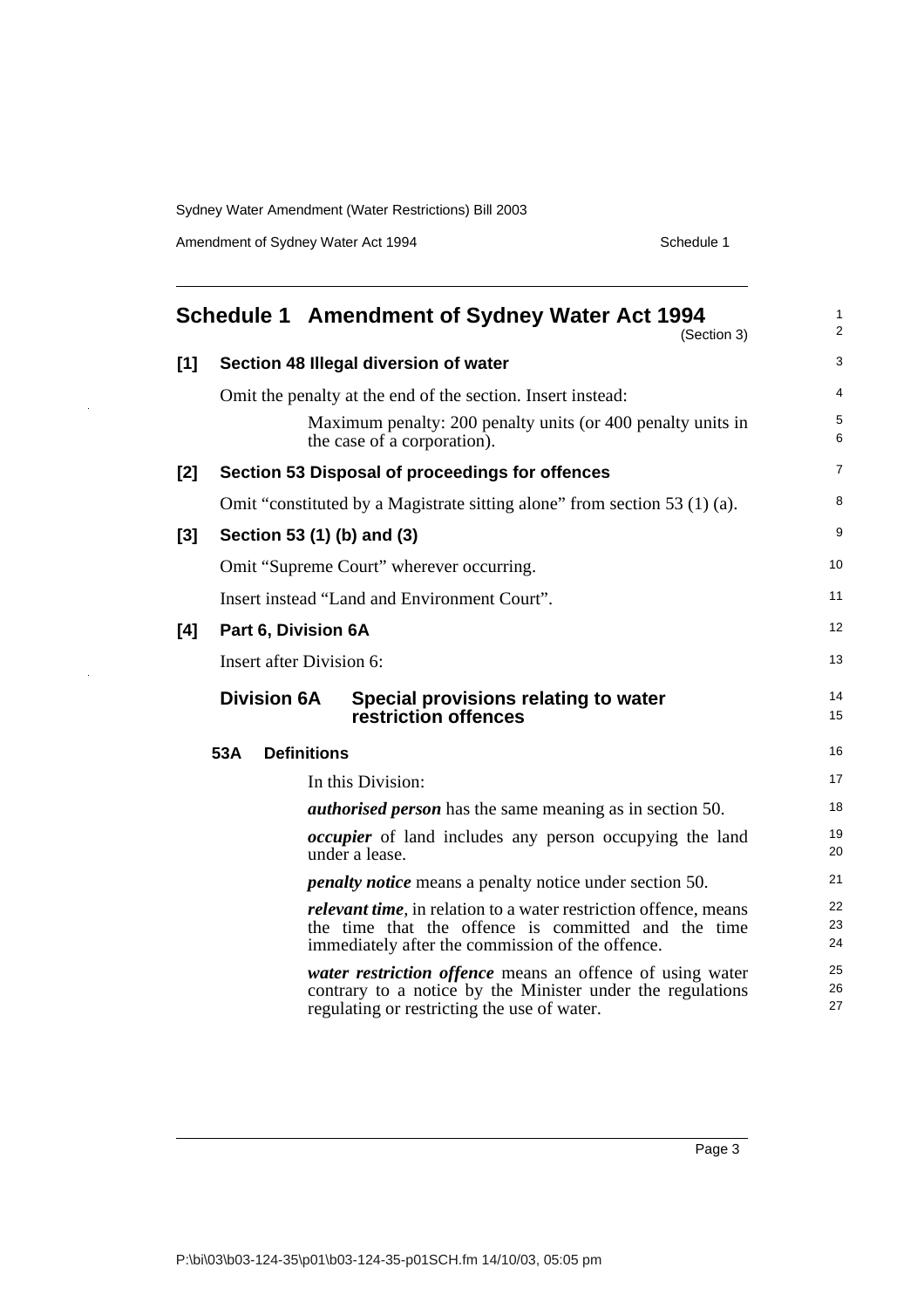Schedule 1 Amendment of Sydney Water Act 1994

### **53B Liability for water restriction offences in certain circumstances**

#### (1) **Offence**

If a water restriction offence occurs on any land and the identity of the person who committed the offence cannot be ascertained at the relevant time by an authorised person who witnessed the commission of the offence, the following are, subject to this section, taken to be guilty of the offence:

- (a) each person who was an owner of the land at the relevant time,
- (b) each person who was an occupier of the land at the relevant time.

#### (2) **Liability of actual offender not affected**

Subsection (1) does not affect the liability of the person who committed the water restriction offence but, if a penalty has been recovered from any person in relation to the offence, no further penalty may be imposed on or recovered from any other person.

### (3) **Exception for owner**

Subsection (1) (a) does not apply if a person who was an owner of the land at the relevant time:

- (a) gives notice in accordance with subsection (5) of the name and address of the person who the owner has reasonable grounds to believe:
	- (i) committed the offence, or
	- (ii) was an occupier of the land at the relevant time, or
- (b) satisfies the person specified in the penalty notice or the court dealing with the offence (as the case requires) that the owner did not commit the offence and did not know, and could not with reasonable diligence have ascertained, the name and address of the person who was an occupier of the land at the relevant time.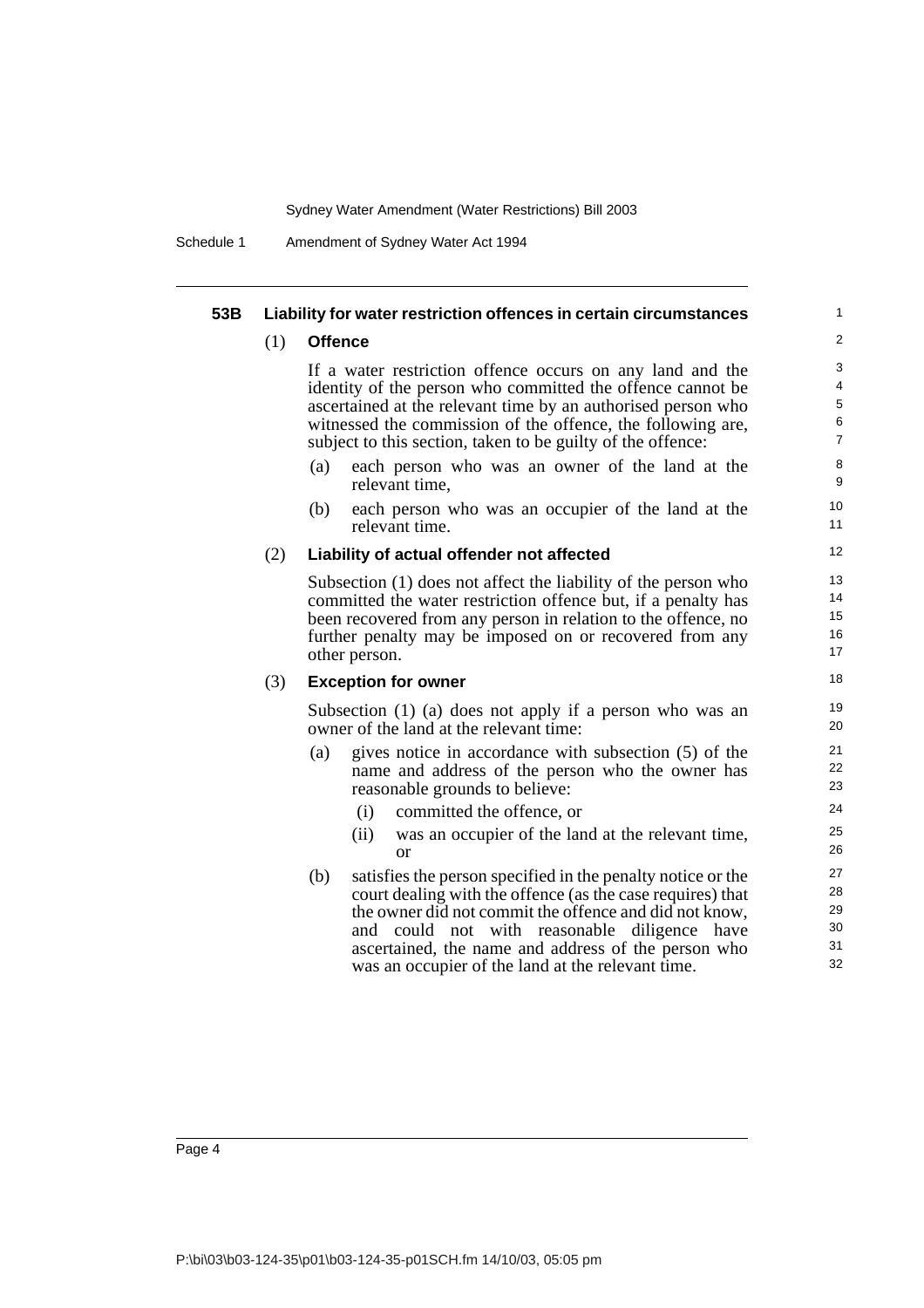Amendment of Sydney Water Act 1994 Schedule 1

#### (4) **Exception for occupier** Subsection (1) (b) does not apply if a person who was an occupier of the land at the relevant time: (a) gives notice in accordance with subsection (5) of the name and address of the person who the occupier has reasonable grounds to believe committed the offence, or (b) satisfies the person specified in the penalty notice or the court dealing with the offence (as the case requires) that the occupier did not commit the offence and did not know, and could not with reasonable diligence have ascertained, the name and address of the person who committed the offence. (5) **Notice given by owner or occupier** A notice for the purposes of subsection  $(3)$   $(a)$  or  $(4)$   $(a)$  must be verified by statutory declaration and: (a) if a penalty notice has been given for the water restriction offence—the notice must be given to the person specified in the penalty notice within 21 days after service of the penalty notice, or (b) if a court is dealing with the offence—the notice must be given to the informant within 21 days after service of the court attendance notice for the offence. **53C Evidentiary provision** A notice under section 53B (3) (a) or (4) (a), if produced in any proceedings against the person named in the notice for a water restriction offence, is evidence that the named person committed the offence, or was an occupier of the land at the relevant time, as the case may be. **53D Power of authorised persons to enter land to investigate water restriction offences** (1) If an authorised person reasonably suspects that a water restriction offence is being committed on any land (including any land used for residential purposes), the authorised person may: (a) enter the land for the purposes of investigating the offence, and 1  $\mathfrak{p}$ 3 4 5 6 7 8 9 10 11 12 13 14 15 16 17 18 19 20 21 22 23 24 25 26 27 28 29 30 31 32 33 34 35 36 37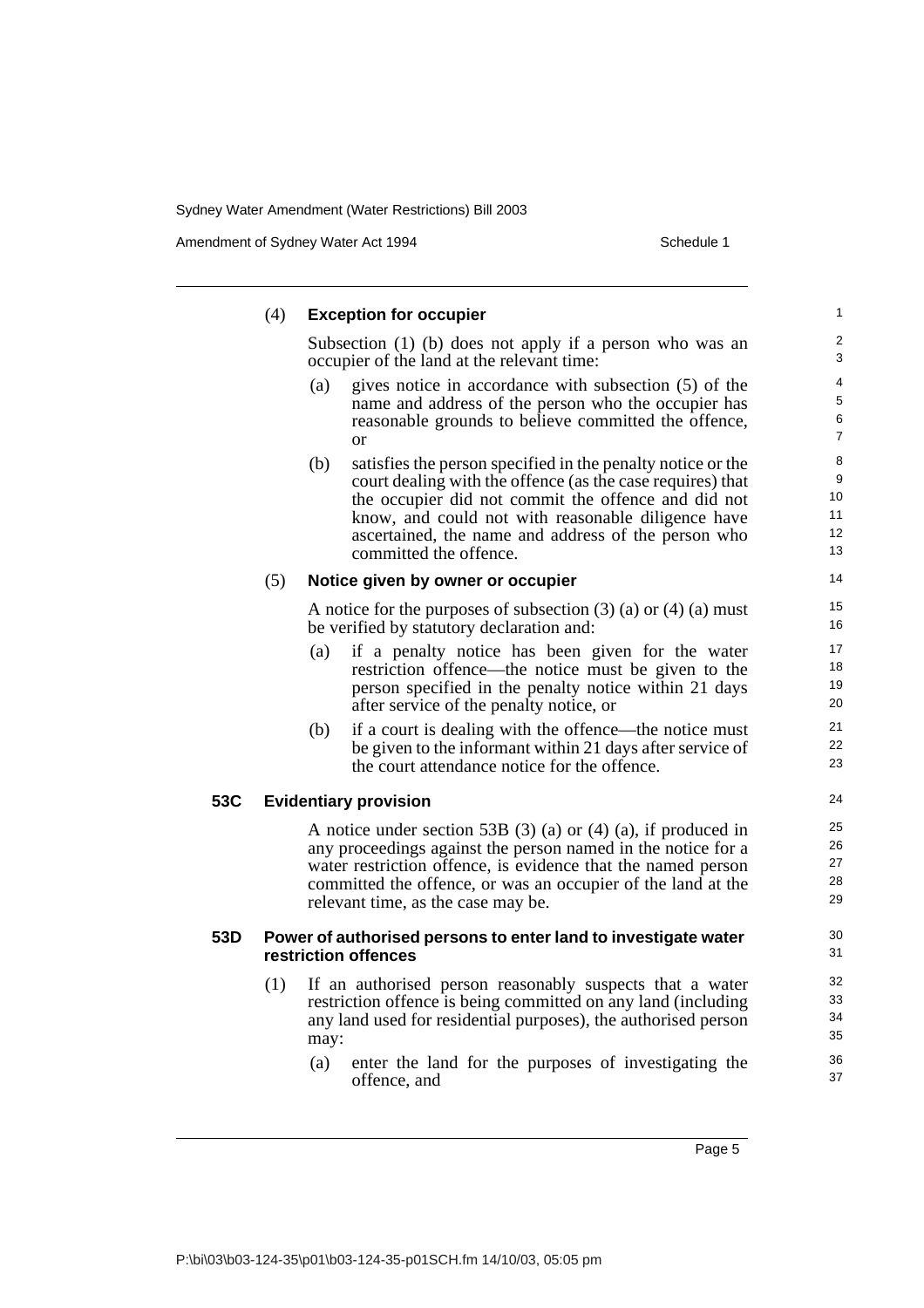|     | (b) | take photographs in connection with the investigation.                                                                             |                          |
|-----|-----|------------------------------------------------------------------------------------------------------------------------------------|--------------------------|
| (2) |     | The power conferred by this section to enter any land may not<br>be exercised unless the authorised person:                        | $\overline{2}$<br>3      |
|     | (a) | exercises the power at a reasonable time, and                                                                                      | $\overline{4}$           |
|     | (b) | produces, if requested to do so by the occupier of the<br>land, the authorised person's identification as an<br>authorised person. | 5<br>6<br>$\overline{7}$ |
| (3) |     | An authorised person may not, in exercising the power to<br>enter land:                                                            | 8<br>9                   |
|     | (a) | enter any dwelling or enclosed structure on the land, or                                                                           | 10                       |
|     | (b) | use any force, or                                                                                                                  | 11                       |
|     | (c) | remain on the land for a longer period than is<br>reasonably necessary in the circumstances.                                       | 12<br>13                 |
|     |     |                                                                                                                                    |                          |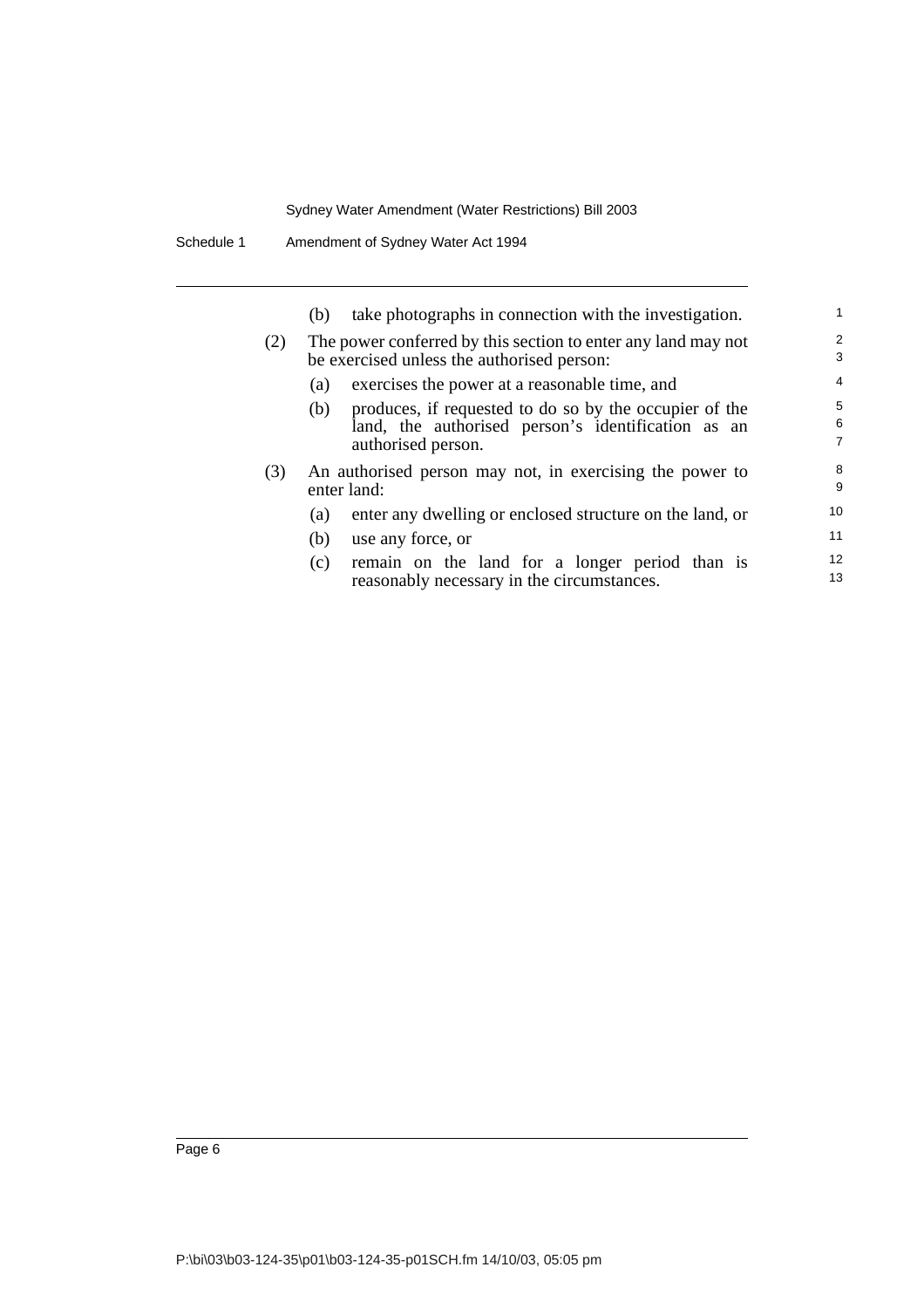Amendment of other legislation Schedule 2

<span id="page-12-0"></span>

|       |                                  |      | Schedule 2 Amendment of other legislation<br>(Section 4)                                                                                                           | 1<br>$\overline{2}$ |
|-------|----------------------------------|------|--------------------------------------------------------------------------------------------------------------------------------------------------------------------|---------------------|
| 2.1   |                                  |      | Land and Environment Court Act 1979 No 204                                                                                                                         | 3                   |
|       | summary enforcement              |      | Section 21 Class 5-environmental planning and protection                                                                                                           | 4<br>5              |
|       | Insert after section 21 $(gb)$ : |      |                                                                                                                                                                    | 6                   |
|       |                                  | (gc) | proceedings under section 53 of the Sydney Water Act<br>1994.                                                                                                      | 7<br>8              |
| 2.2   |                                  |      | <b>Sydney Water Regulation 2000</b>                                                                                                                                | 9                   |
| [1]   | <b>Clause 35</b>                 |      |                                                                                                                                                                    | 10                  |
|       |                                  |      | Omit the clause. Insert instead:                                                                                                                                   | 11                  |
|       | 35                               |      | <b>Penalty notice offences</b>                                                                                                                                     | 12                  |
|       |                                  |      | For the purposes of section 50 of the Act:                                                                                                                         | 13                  |
|       |                                  | (a)  | each offence created by a provision specified in<br>Column 1 of Schedule 1 is a prescribed offence, and                                                            | 14<br>15            |
|       |                                  | (b)  | the penalty prescribed for such an offence if dealt with<br>under that section is the amount specified in relation to<br>the offence in Column 2 of that Schedule. | 16<br>17<br>18      |
| $[2]$ |                                  |      | <b>Clause 36 Short description of offence</b>                                                                                                                      | 19                  |
|       | Omit the clause.                 |      |                                                                                                                                                                    | 20                  |